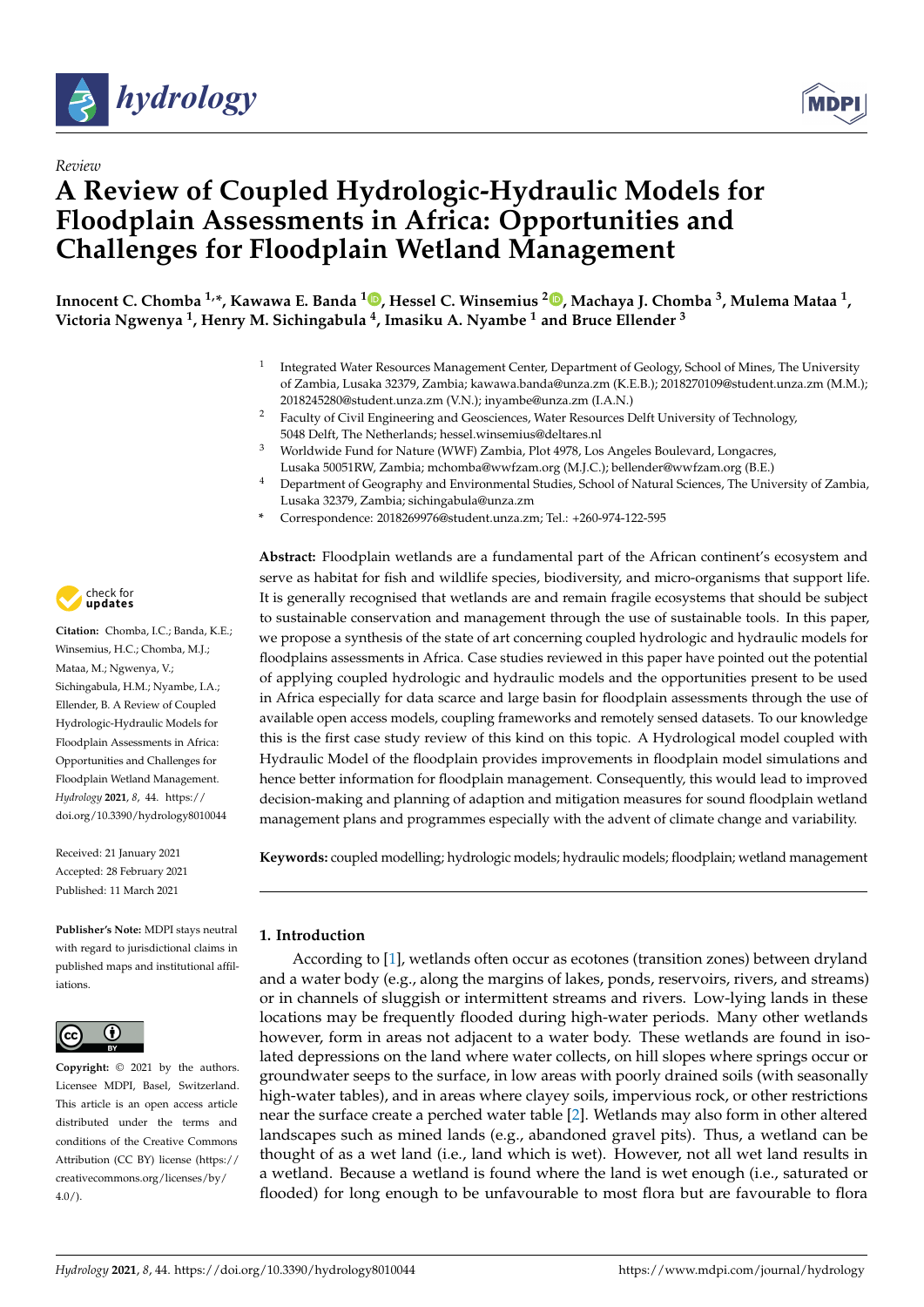adapted to anaerobic soil conditions. As soil becomes increasingly wet, the water starts to fill the space between the soil particles. When all the spaces are filled with water the soil is said to be saturated. In areas which are not wetlands, water drains away quickly and the soil does not remain saturated. However, in wetlands the water persists or drains away very slowly and the soil remains saturated or flooded for long periods [\[2\]](#page-9-1). These interactions suggest complex hydrologic-hydraulics processes that need to be evaluated to sustain wetlands.

Floodplain wetlands, like any other wetland type, impact on climate, hydrology, geomorphology, and flora (Figure [1\)](#page-2-0). These factors play an important role in determining characteristics of the wetland catchment, such as its physical form, hydrology, water properties, biota and soils [\[3\]](#page-9-2). Floodplain wetlands have developed around the globe in different climates, physiographic regions, and hydrologic settings resulting in a wide diversity of types. No floodplain wetlands are exactly the same, for they differ in size, shape, biological characteristics, environmental conditions, and human influences [\[4\]](#page-9-3). Depending on the geographic location, floodplains can flood as frequently as multiple times a year (wetter, subtropical climates) or as infrequently as only once every decade or more (drier, desert climates). Floodplains can also flood for varied periods of time. In tropical climates floods may persist for multiple months or entire seasons, while in mid-latitude climates floods last for only a period of days or weeks [\[5\]](#page-9-4).

A floodplain can also be regarded as a kind of wetland, whereby the land surface adjacent to a stream or river that is formed, in-part, by river processes and floods during discharge events, can flow out of the channel and onto the surrounding land surface. Floodplains are typically characterized by high biological productivity. Aquatic ecosystems productivity is enhanced in many floodplain areas by the continued import and retention of nutrient-rich sediments from headwater regions and lateral sources, increased water supply, and more oxygenated root zones as a result of flowing waters [\[6\]](#page-9-5). The flood pulse advantage has long been recognized based on the extent of the annual flood since ancient times. It has been argued that there is a very strong relationship that exists between inundation extent and discharge/water level. This implies that trends in flooding and inundation extent are mirrored in trends of discharge/water level and the reverse holds true [\[7\]](#page-9-6). Thus, globally, floodplains may be of greater value to society than any other ecosystem type. This is because of the critical role that interactions between flood-plains and associated streams play in maintaining supplies of clean water. While that role is conceptually simple, the processes which define interactions (i.e., floodplain functions) in aquatic terrestrial ecotones are exceedingly complex [\[6\]](#page-9-5). In most rivers, flood-plain inundation occurs when the discharge exceeds the capacity of the channel and flows overbank. However, in some settings, flood waters leave the river via flow paths that laterally connect the river and floodplain and inundate the floodplain prior to filling the channel. Floodplains wetlands occur in nearly all tributary and main-stem river valleys (with the exception of channel heads) and can be found in alluvial and bedrock rivers, though they are most common in alluvial rivers [\[5\]](#page-9-4).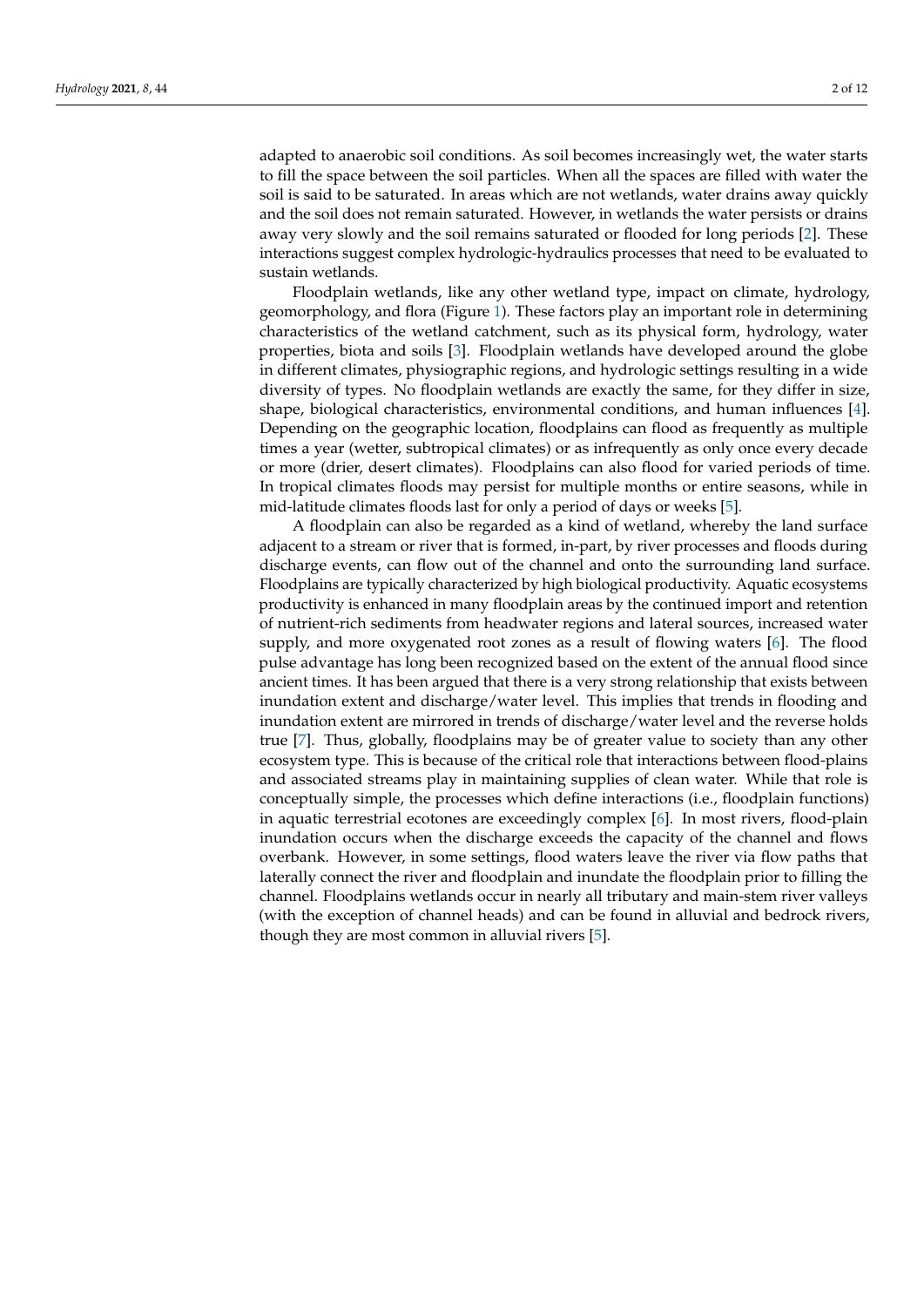<span id="page-2-0"></span>

**Figure 1.** Key characteristics of all wetlands (hydrology, physico-chemical environment and biota), **Figure 1.** Key characteristics of all wetlands (hydrology, physico-chemical environment and biota), key wetland drivers (geomorphology and climate) and the relationships between them as adapted key wetland drivers (geomorphology and climate) and the relationships between them as adapted from National Research Council by Victorian Department of Sustainability and Environment [8]. from National Research Council by Victorian Department of Sustainability and Environment [\[8\]](#page-9-7).

A key concept in understanding floodplain is that floodplains are as a result of a A key concept in understanding floodplain is that floodplains are as a result of a number of drivers as illustrated in Figure 1. Climate and geomorphology of a landscape number of drivers as illustrated in Figure [1.](#page-2-0) Climate and geomorphology of a landscape do define the hydrology and initial chemistry of river channels. River channel characteristics determine the hydrology, soil characteristics, environment of aquatic flora and fauna, and biogeochemistry of the floodplain. In turn, biogeochemical feedback from floodplains to river channels helps define the environment seen by aquatic flora and fauna. The gradations of those interactions form the basis of the role of floodplains as ecotones and regulators of energy and nutrient exchange. Thus, a strong interdependency exists between aquatic and terrestrial components of riparian ecotones. It is critical to understand this relationship for sustainable management of the floodplain wetlands. Interchange of water between floodplains and rivers is very complex and involves mu[tu](#page-9-5)alistic influences [6]. For instance, the widely known global phenomenon is that hydrological models for floodplain assessments without the inclusion of floodplain attenuation effects tend to overestimate peak flows. Ho[we](#page-9-8)ver, a recent study [9] demonstrated that without treating a floodplain wetland as a pseudo reservoir, hydrological models like SWAT actually overestimates base flow rather than peaks flows demonstrating further the complexity of modelling floodplains. Hence, the need to try and understand the feedback exchange processes in assessing floodplains through the use of coupled hydrologic and hydraulic models.

#### draulic models. **2. Materials and Methods**

**2. Materials and Methods** In recent years the demand for an understanding the hydrological and hydrodynamic processes that govern floodplain wetlands is ever increasing, especially with the advent of climate change-variability and its potential impact on hydrological variables such as precip-<br>increased as precip-itation, stream flow, soil moisture, groundwater recharge, and evapo-transpiration [\[10](#page-9-9)[–12\]](#page-9-10). In the absence of adequate and continuous historical observations for most basins in Africa, advances in remote sensing and computing power and model coupling frameworks, have made models an increasingly attractive solution where spatial understanding of hydrology<br> and hydraulics research of wetlands is required [\[13\]](#page-9-11). Thus, research on the hydrological<br>dreaming of hydrological a plannics of basis in time can benefit from these devances and coupling of hydrology and hydraulics to allow for physically more integrated assessments and to compensate and hydramics to dnow for physically more integrated assessments and to compensate<br>for their respective shortcomings [\[14\]](#page-9-12). Hydrologic models rely on the parameterisation of watershed properties and rainfall patterns and depths to produce a flood hydrograph of ments are properties and randally patterns and depths to produce a hood hydrograph of discharge at discrete time steps. These models have become widely used in flood forecasting, stream flow prediction, and to quantify effects of climate change, land use impacts or  $d_{\text{obs}}$  a flood hydrograph of discrete time steps. The discrete time steps. The contribution of discrete time steps. The contribution  $\mu$  and  $\mu$  and  $\mu$ other spatially distributed properties. However, their limited routing methods do have dynamics of basins in Africa can benefit from these advances and coupling of hydrology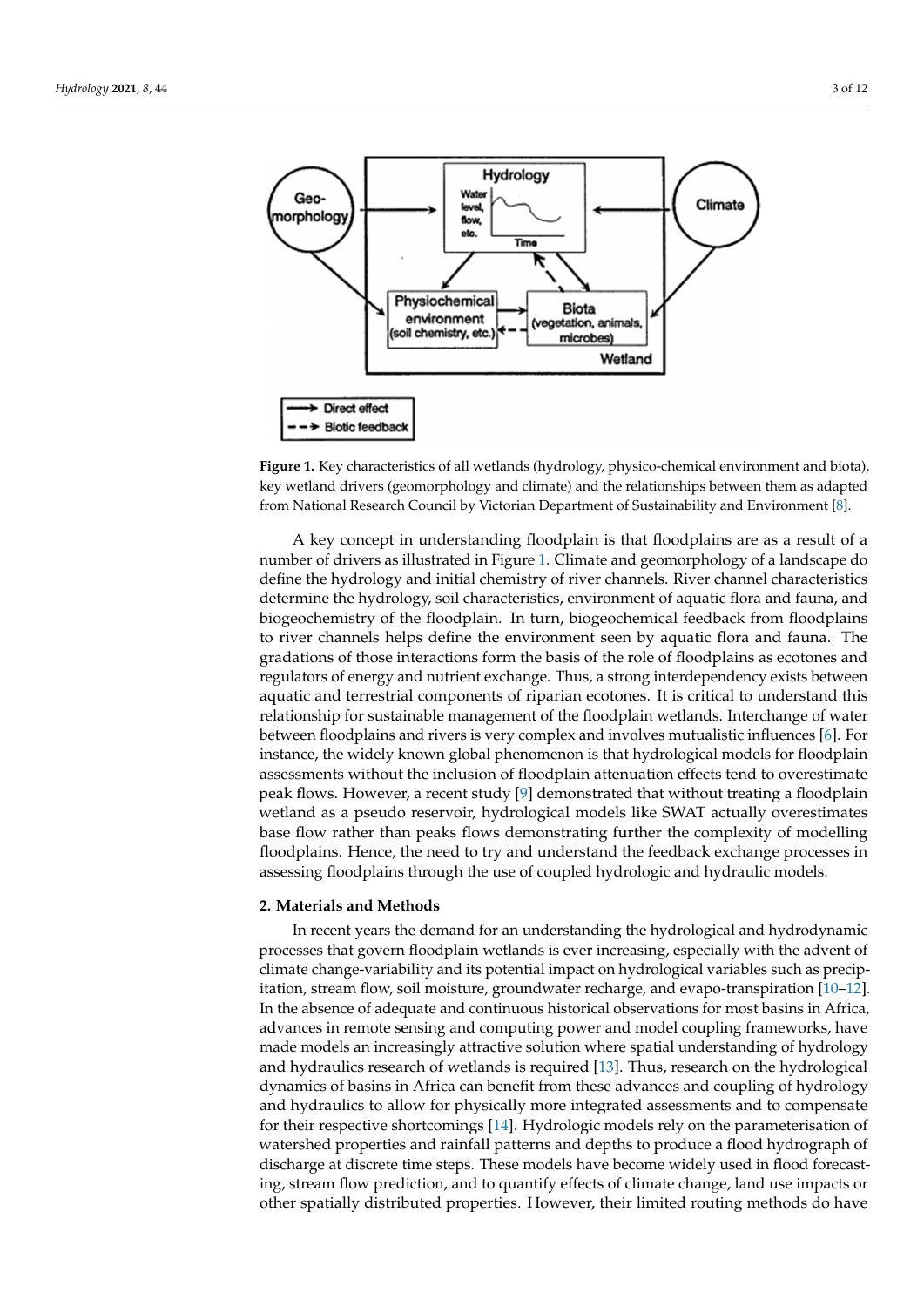some drawbacks in simulating flows in large watersheds. Examples of hydrologic models include the wflow, Hydrologic Engineering Center–Hydrologic Modeling System (HEC– HMS), the Hydrologic Simulation Program–FORTRAN (HSPF), Soil and Water Assessment Tool (SWAT), and MIKE-SHE [\[15–](#page-9-13)[17\]](#page-9-14).

On the other hand, hydraulic models are based on the solutions to St. Venant equations to calculate open channel flow. The most commonly used of these models are either onedimensional or two-dimensional. Widely used hydraulic models include Lisflood-FP (1D and 2D models), Water Quality Analysis Simulation Program (WASP), CE-QUAL-W2, Environmental Fluid Dynamics Code (EFDC), EPDRIV1, Hydrologic Engineering Center–River Analysis System (HEC–RAS), MIKE11 (1-D model), MIKE21 (2-D model), and SOBEK [\[18](#page-9-15)[,19\]](#page-9-16). Coupling models to share fluxes at each time step as feedback is important in floodplains and should be accounted for. Hence, it is becoming quite common to couple hydrologic and hydraulic models for floodplain simulation [\[20\]](#page-9-17). One of the advantages of hydrological modelling that Africa can benefit from, is the free access of hydrological- hydraulic models, such as The Soil and Water Assessment Tool (SWAT) model, wflow, Precipitation Runoff Modeling System (PRMS), Lisflood-FP, The CaMa-Flood (Catchment-based Macro-Scale Floodplain) Hydrologic Engineering Center's -River Analysis System (HEC-RAS) in comparison to commercial models are such as Mike II, MIKE SHE [\[15](#page-9-13)[–17\]](#page-9-14).

Globally, with computation power increasing over the past decade, hydrologic– hydrodynamic coupling has already been applied in numerous studies [\[21–](#page-9-18)[23\]](#page-10-0). For example, by using GLOFRIM, [\[20\]](#page-9-17) coupled the global hydrologic model PCR-GLOBWB with the hydrodynamic models CaMa-Flood and Lisflood-FP. Results show that replacing the kinematic wave approximation of the hydrologic model with the local inertia equation of CaMa-Flood greatly enhances accuracy of peak discharge simulations as expressed by an increase in the Nash–Sutcliffe efficiency (NSE) from 0.48 to 0.71. Flood maps obtained with LISFLOOD-FP improved representation of observed flood extent. It was concluded that model coupling can indeed be a viable way forward in more integrated flood simulations. However, results also suggest that the accuracy of coupled models still largely depends on the model forcing [\[20\]](#page-9-17). Ref. [\[21\]](#page-9-18) linked the hydrologic model HSPF with the one-dimensional hydraulic model UNET in order to capture the complicated hydraulics of the Illinois River. They compared the linked model and HSPF alone to see how well the models reproduced historical flows. Their work found a decrease in error of simulated flood peaks as compared to observed peaks and slight increases in efficiency of the coupled model in daily, monthly, and annual flows, though this decreased with increasing time period. These studies show the possible improvements that can be realised through model coupling. Ref. [\[21\]](#page-9-18) argues that since flooding inundation is driven by hydrologic or river routing and floodplain flow processes and are often simulated by different models, coupling these models may be a viable way to increase the integration of different physical drivers of simulated inundation estimates.

This article provides a case studies synthesis of the current body of knowledge on coupled hydrologic and hydraulic modelling of floodplains in Africa. The goal is to address the opportunities presented by coupled models in the management of floodplain wetland resources on the continent. This goal is particularly urgent in the face of the continuing and dramatic deterioration of wetlands resulting from anthropogenic activities, as well as the projected impact of global climate change on hydrological cycles globally.

#### **3. Results and Discussion**

#### *3.1. General Findings*

Coupling hydrological and hydraulic model is the combining of hydrologic and hydraulic models in floodplain modelling. Since floodplain responses highly depend on the inflow coming from other parts of the basin, floodplain inundation models are usually forced with observed upstream discharges or coupled (combined) to hydrologic models, where the hydrologic model is providing the upstream boundary conditions such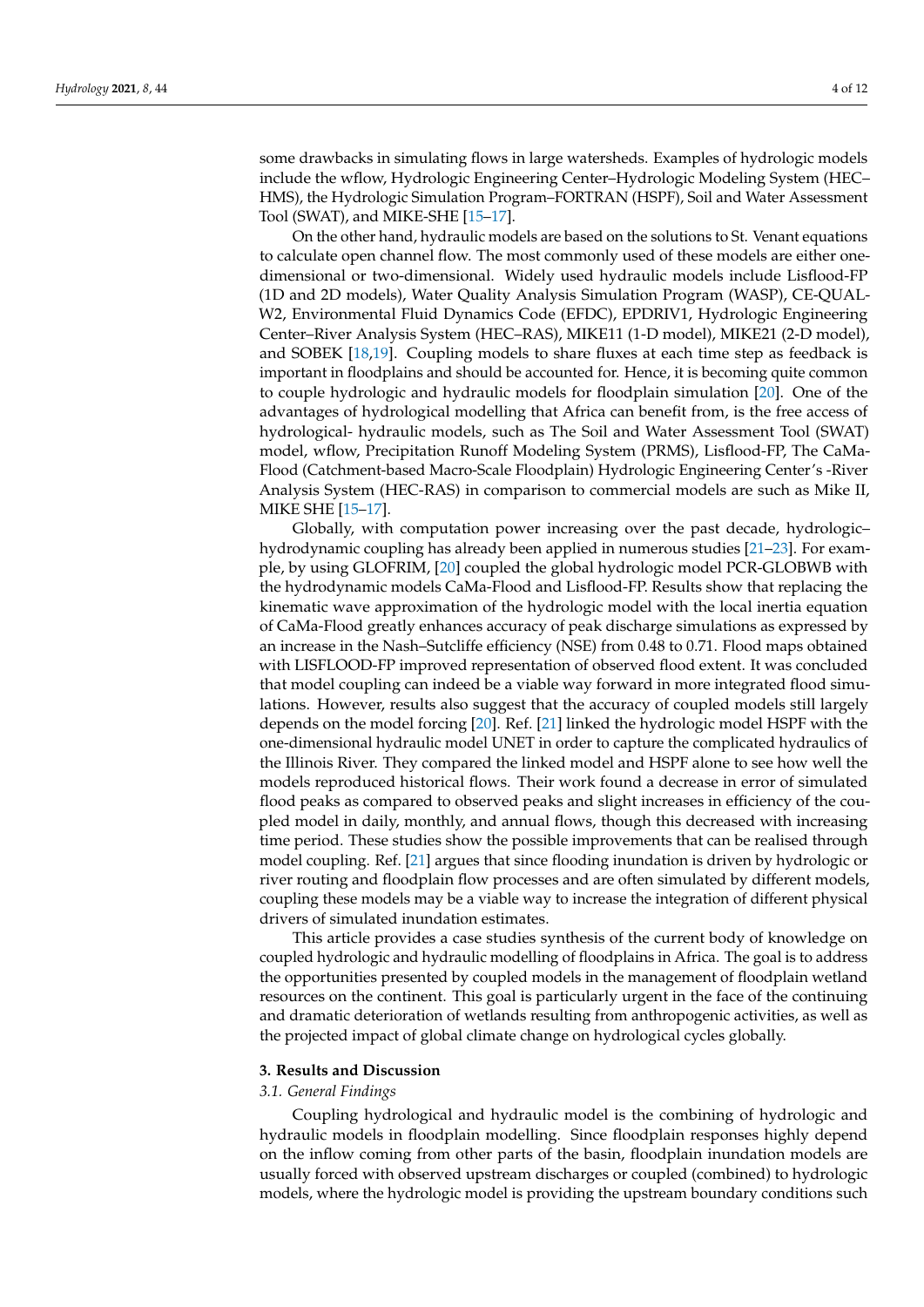as discharge to the hydraulic model (this can either be done in an offline manner or online manner) [\[24\]](#page-10-1). The coupling of the hydrological and hydraulic models is applied in four case studies [\[24](#page-10-1)[–27\]](#page-10-2). All these studies were conducted in data scarce basins between 2016 to 2019. In particular, studies [\[25](#page-10-3)[–27\]](#page-10-2) were based on one directional hydrological and hydraulic coupling, while study [\[24\]](#page-10-1) applies a two directional coupling of hydrological and hydraulic models. This is an online coupling that allows a two-directional feedback between floodplain hydrodynamics and vertical hydrology, since runoff generation and channel/floodplain dynamics are treated as interdependent processes [\[24\]](#page-10-1) (Table [1\)](#page-4-0). The other most important finding is the scarcity of studies using coupled models for floodplain assessment in Africa.

<span id="page-4-0"></span>**Table 1.** Results of peer-reviewed case studies that used coupled hydrologic-hydraulic modelling in floodplain studies in Africa.

| Reference                              | Form of<br>Coupling         | Aim for Application of Coupled<br>Modelling                                                                                                    | Basin<br>Applied | Coupled<br>Model                                 |
|----------------------------------------|-----------------------------|------------------------------------------------------------------------------------------------------------------------------------------------|------------------|--------------------------------------------------|
| Komi et al.,<br>(2017)                 | One-directional<br>coupling | hydrological modelling;<br>flood inundation modelling;<br>LISFLOOD;<br>LISFLOOD-FP [25]                                                        | Oti River        | Lisflood &<br>Lisflood-FP                        |
| Abdessamed<br>and Abderrazak<br>(2019) | One-directional<br>coupling | Ain Sefra; hydrological modeling;<br>hydraulic modeling; floods;<br>HEC-HMS; HEC-RAS [26]                                                      | Ain Sefra        | HEC HMS and<br><b>HEC RAS</b>                    |
| Fleischmann<br>et al., (2017)          | One-directional<br>coupling | flood regulation; hydrologic and<br>hydrodynamic; flood wave<br>attenuation; MGB-IPH 1 [27]                                                    | Upper Niger      | MGB-IPH-<br>hydrologic<br>and hydraulic<br>model |
| Fleischmann<br>et al., (2018)          | Two-directional<br>coupling | Niger River Basin; Niger Inner<br>Delta; two-way coupling;<br>floodplain_hydrodynamics;<br>floodplain infiltration; semi-arid<br>wetlands [24] | Upper Niger      | MGB-IPH-<br>hydrologic<br>and hydraulic<br>model |

### *3.2. The Coupled Modelling*

The use of coupled modelling in floodplain assessments was mostly performed in four (4) studies (Table [1\)](#page-4-0). Three (3) [\[25–](#page-10-3)[27\]](#page-10-2) of the case studies were based on one-directional coupling of hydrology and hydraulic models, where the hydrology provides the boundaries for the hydraulic model in an offline manner. Ref. [\[25\]](#page-10-3) focused on developing flood modelling approach to simulate flood extent in data scarce regions of Oti River basin, which is a sub-basin of the Volta River basin of West Africa based on a coupled model of a calibrated, distributed hydrological model for the whole basin to simulate the input discharges for a hydraulic model, which is used to predict the flood extent for a 140 km reach of the Oti River. The results demonstrated that with the use of remotely sensed datasets, a good hydrological model calibration (Nash Sutcliffe coefficient: 0.87) and validation (Nash Sutcliffe coefficient: 0.94) was possible. Furthermore, it was evident that even with coarse scale (5 km) input data, it was possible to simulate the discharge along this region's rivers, and importantly with a distributed model to derive model flows at any ungauged location within basin. While with a lack of surveyed channel bathymetry, which posed as a limitation, modelling the flood was only possible with the use subgrid hydraulic model. Flood models were able to fit the results relative to the observed 2007 flood extent and an extensive sensitivity testing showed that the fit (64%) was likely to be as good as is possible for this region, given the coarseness of the terrain digital elevation model that was used. [\[26\]](#page-10-4) investigated the inundation behavior of Ain Sefra river in Algeria during extreme flood events. In this paper, the methodological approach adopted, focused on the hydrologic modeling using the Hydrologic Engineering Center's hydrologic modeling system and the hydraulic modeling implemented in the Hydrologic Engineering Center's river analysis system. The approach had a combination of watershed modeling system model and geographic information system. In this case study, three types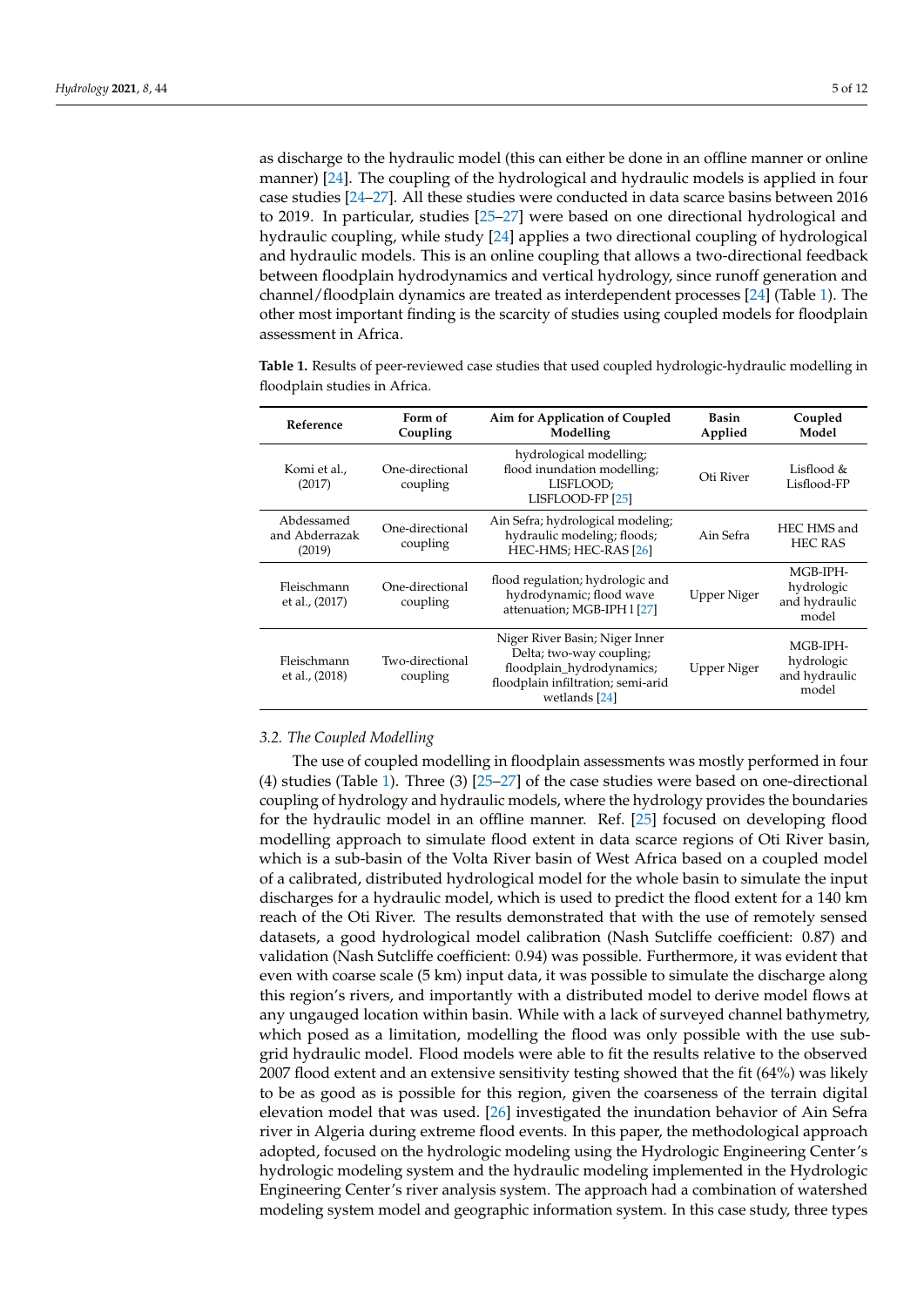of simulation were performed with the flood return periods of 10, 100, and 1000 years. The hydraulic modeling simulations highlighted that the region most affected by the flood is the downtown area and the use of hydrologic and hydraulic modeling improved the simulation results of the flood area extent. The results obtained were very satisfactory. They researchers argued that the methodology of coupling of hydrological and hydraulic models can be adapted for the use of other catchment area of arid zones as it can form an important tool for the management of flood control and for real-time simulation of inundation. [\[27\]](#page-10-2) demonstrated the application of MGB-IPH large scale one directional hydrologic and hydrodynamic model for the Upper Niger Basin. Model results showed a fair prediction for calibrated daily discharge and validated water level and altimetry at stations both upstream and downstream of the delta (Nash-Sutcliffe efficiency > 0.7 for all stations), as well as for flooded areas within the delta region (ENS =  $0.5$ ; r2 =  $0.8$ ), allowing a good representation of flooding dynamics.

However, although offline model coupling may be required to simulate natural or anthropic influences over wetland inflows, this method (one-directional coupling) is limited for not allowing two-way feedbacks between floodplain hydrodynamics and vertical hydrology (i.e., soil infiltration, evapotranspiration, etc.), since runoff generation and channel/floodplain dynamics are treated as independent processes [\[24\]](#page-10-1). Thus, study [\[24\]](#page-10-1) extended coupling to a two-directional coupling scheme to obtain a closed feedback loop between hydrologic and hydrodynamic processes. In this case, exchange feedback processes were captured in the coupled model. Evaluation of model structure indicated that representation of both floodplain channels hydrodynamics (storage, bifurcations, lateral connections) and vertical hydrological processes (floodplain water infiltration into soil column; evapotranspiration from soil and vegetation and evaporation of open water) are necessary to correctly simulate flood wave attenuation and evapotranspiration along the basin. Such coupled hydrologic and hydraulic models prove to be an important tool for integrated evaluation of hydrological processes in large scale floodplain and data scarce areas.

#### *3.3. Coupled Models for Floodplain Management: Opportunities and Challenges*

Ref. [\[28\]](#page-10-5) argue that discharge is a fundamental floodplain management variable, as well as being the primary input to the hydraulic model. All the reviewed case studies agree that discharge in floodplain processes was important in understanding the behavior of flood dynamics in floodplain. Ref. [\[29\]](#page-10-6) reasons that proper estimation and management of flood characteristics and dynamics play a significant role in environmental assessments and the protection of floodplains. However, in Africa, understanding of flood magnitude estimation and management has not yet reached advanced stage yet either due to scarcity of data, especially in large basin that are poor gauged, or due to a lack of technological knowledge and tools for this kind of assessments. Thus, Africa can benefit from continued advances in accessibility of global remotely sensed datasets, open source hydrologic and hydraulic models for large basin and free versatile coupling framework that have been developed leading to improved and accurate assessment of floodplains for sustainable development. For example, as [\[30\]](#page-10-7) states, openly available computational framework such as GLOFRIM makes a valuable contribution to current inundation modelling on the large scale by enhancing the integration of hydrological and hydrodynamic model processes, which eventually may lead to improved decision-making and planning of adaption and mitigation measures for sound floodplain management. Ref. [\[31\]](#page-10-8) emphasis that detailed understanding of the hydrological and hydraulic characteristics of wetland hydrology is essential in order to develop sustainable ecological and hydrological management plans. The ecological status of the floodplain may be threatened by the increasing development of upstream catchments, as this affects the amount and timing of water delivered to the floodplain. Hydrological and hydraulic modelling of the floodplain wetland can form a basis of ecological studies and assessments in floodplains [\[28,](#page-10-5)[32,](#page-10-9)[33\]](#page-10-10).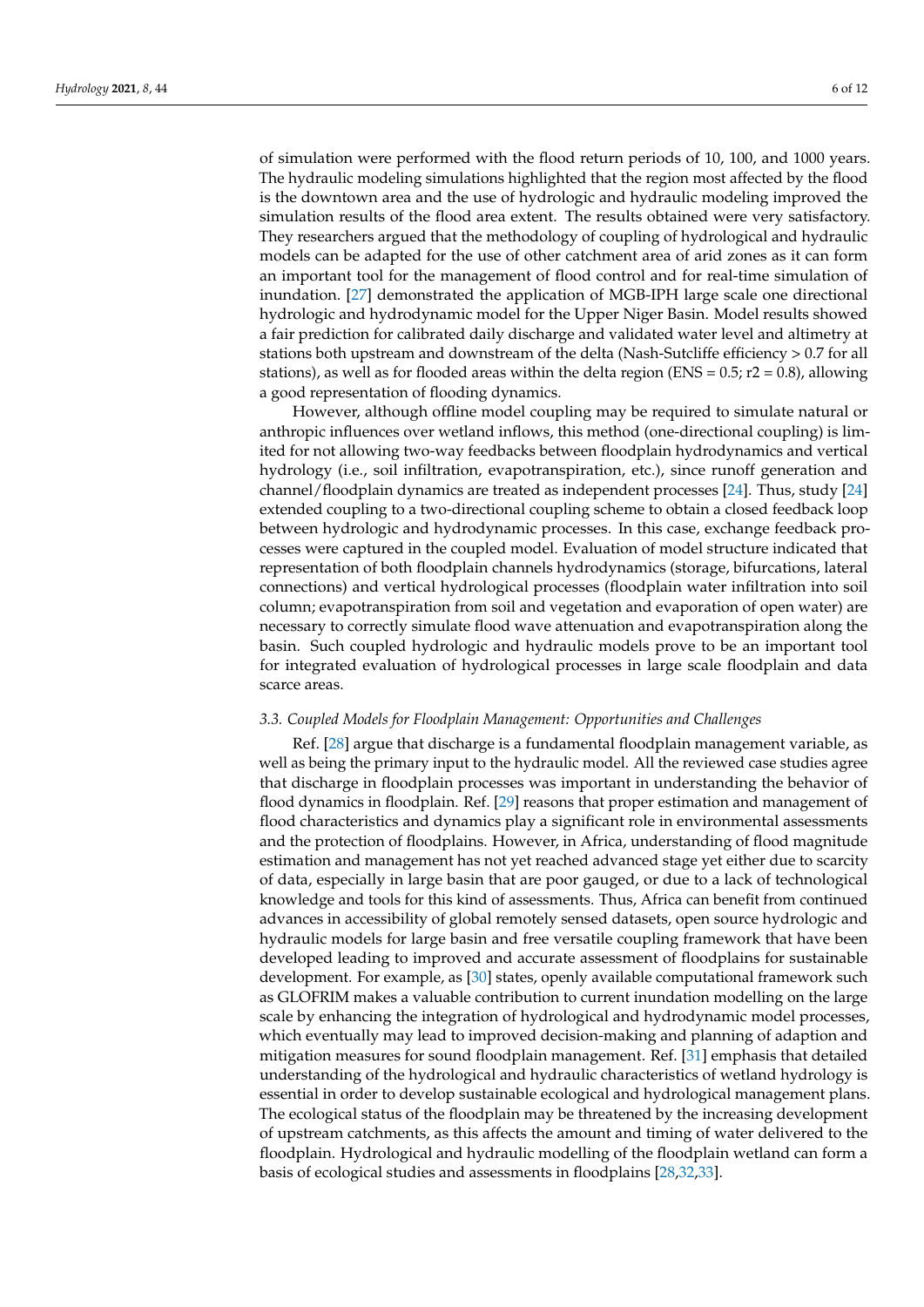In Africa, among some of the limitations for developing effective coupled models is the lack of reliable and up-to-date in-situ data in many regions of the continent. Fortunately, opportunities exist for using remotely sensed datasets. This has led to increased use of satellite and reanalysis precipitation datasets in hydrological modelling [\[34\]](#page-10-11). Precipitation, for example, is one of the key drivers of watershed models. Currently there are many open-access precipitation datasets at different spatial and temporal resolutions over global or quasi-global scale [\[35\]](#page-10-12). Some commonly used open-access precipitation datasets in Africa include CHIRPS (Climate Hazards Group InfraRed Precipitation with Station data), TRMM (Tropical Rainfall Measuring Mission) and CFSR (Climate Forecast System Reanalysis) [\[36\]](#page-10-13). For example, Tropical Rainfall Measuring Mission (TRMM) satellite monthly rainfall product 3B43 and the Global Precipitation Climatology Centre full-reanalysis gridded precipitation dataset have proved to be useful for precipitation monitoring in regions, such as areas of central Africa, for which station data are difficult to obtain or in which there is poor station coverage [\[37\]](#page-10-14). Moreover, TRMM precipitation products have been extensively validated at ground sites around the world, some of these in Africa. [\[38\]](#page-10-15) showed that TRMM estimations are in excellent agreement with gauge data over West Africa on monthly to seasonal time scales, with a root-mean-square (RMS) error of around 1 mm day 21 at monthly resolution [\[35\]](#page-10-12). It is also worth noting that the CHIRPS (Climate Hazards Group InfraRed Precipitation with Station data) precipitation dataset released in 2015 [\[39\]](#page-10-16) provides daily precipitation at the finest spatial resolution of 0.05° (one grid representing around 25 km<sup>2</sup>) from 1981 to present day. This high spatial resolution enables it to better define the spatial variability of precipitation and favors its application in hydrological studies at wider scales, including the lesser basins [\[36\]](#page-10-13).

Modelling in hydrology typically involves the investigation of landscape and hydrological features such as terrain slope, drainage networks, and watershed boundaries. Traditionally, these features were determined from topographic maps, field surveys and sometimes photographic processing and interpretation. These traditional techniques are tedious, time consuming and prone to errors. GIS technology is being used exhaustively to overcome the challenges in spatially and temporally varying data to successfully model different hydrologic phenomena for different watersheds [\[40\]](#page-10-17). Digital Elevation Models (DEMs), including Advanced Spaceborne Thermal Emission and Reflection Radiometer-Global Digital Elevation Model (ASTER GDEM), Shuttle Radar Topography Mission (SRTM), and Global Multi-resolution Terrain Elevation Data 2010 (GMTED2010) are freely available for nearly the entire earth's surface [\[41\]](#page-10-18). Open-access global Digital Elevation Models (DEM) have been crucial in enabling flood studies in data-sparse areas such as on the continent of Africa. For example, in a study conducted in the Densu River Basin in Ghana applied the globally freely available DEMs; Advanced Spaceborne Thermal Emission and Reflection (ASTER) 30 m DEM and SRTM 90 m in their study of Densu River Basin. The results indicated that both DEMs have a good representation of the watershed of the Densu River Basin. The coarser resolution, SRTM, produce a better closeness in terms of watershed area and representation compared to the ASTER. For sensitivity modelling, such as flood forecasting, on the contrary, ASTER is apparently better as a result of high accuracy in the estimation of the longest flow length of the river. Particularly if considering the challenges for Africa that arise due to climate change and intensifying rainfall variabilities, remotely sensed products datasets discussed above can provide valuable up to date information beneficial for developing coupled hydrologic and hydraulic models [\[42\]](#page-10-19).

Climate change and variability is having significant impacts on the freshwater ecosystems and the frequency and severity of flooding, with major implications for society and aquatic ecosystems such as floodplains [\[43\]](#page-10-20). On the continental level, there have been several climate impact studies focusing on water resources in Africa. In a study, Ref. [\[44\]](#page-10-21) modelled the whole African continent with the SWAT (Soil and Water Assessment Tool) model. The authors compared the effects of climate change on streamflow results to the available literature sources on future projections of streamflow in Africa and several projections for smaller regions. They generally found similar trends in the studies, with decreases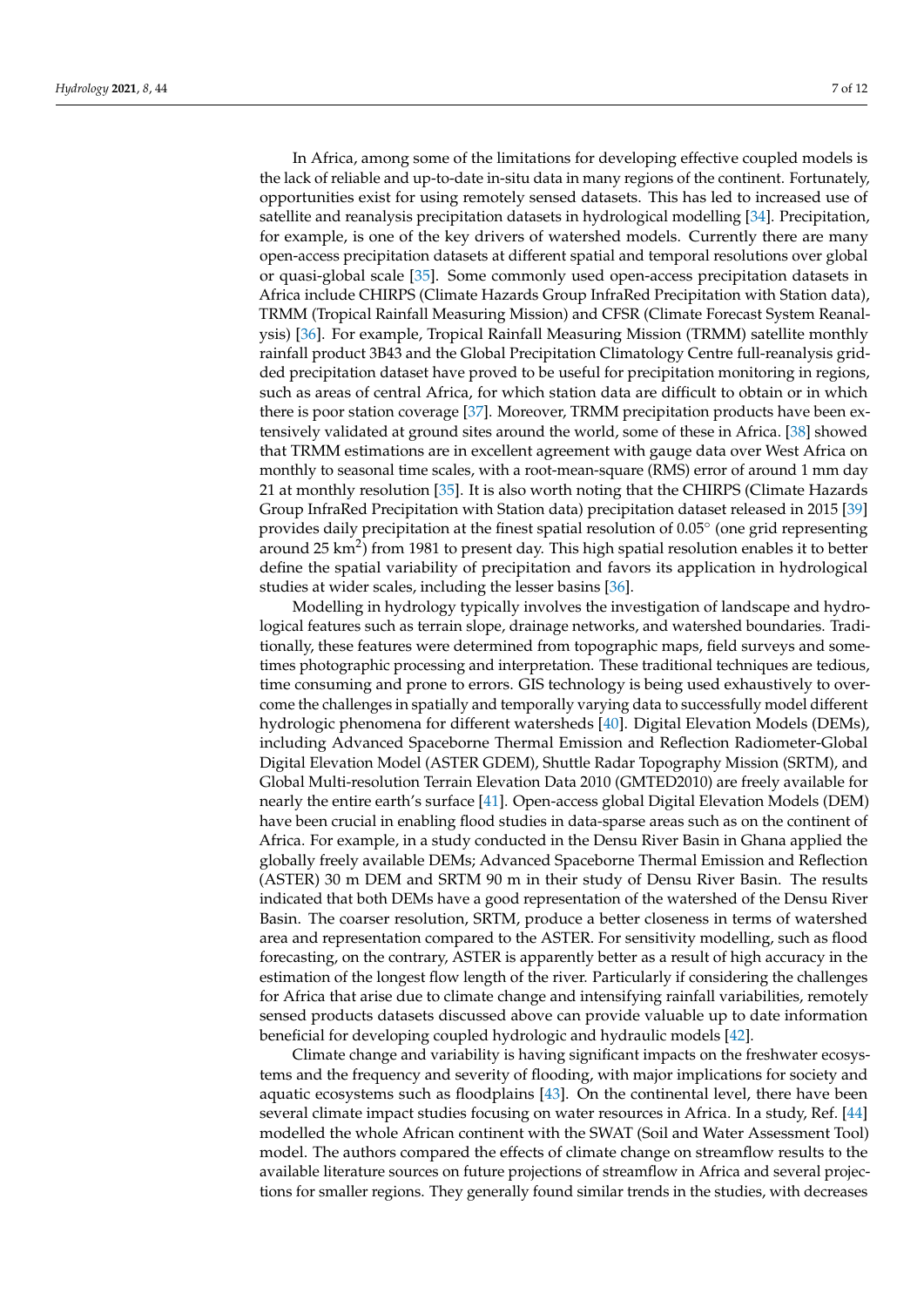in the Sahel region and southern Africa between 10% and 20% and an increase in central and eastern Africa between 10% and 20%, but with significant spatial variability. The sign and magnitude of future streamflow changes in studies conducted on the African continent vary between climate simulations and river basins, highlighting the uncertainties in the hydrologic projections on the continent. For example, overall in Ethiopia, the streamflow projections indicate large (seasonal, long-term mean and extreme) streamflow decreases for all major rivers in Ethiopia and increases in the equatorial parts of the region at the end of the century [\[45\]](#page-10-22). Therefore, in order to have a better understanding of present and future impact of climate change and variability on stream flow, coupled models for floodplain assessments need to be verified for their credibility of simulating extreme flows [\[46\]](#page-10-23).

#### *3.4. Model Validation in Africa: Challenges and Opportunities*

Water resources managers are facing challenges in many river basins across the world due to limited data availability [\[47\]](#page-10-24). A particular problem in relation to validation of hydrological models in Africa is that, spatial data are seldom available for calibration and validation models. Therefore, models are mainly calibrated and validated against discharge data, which is fundamentally limits the documented performances of such models [\[48\]](#page-10-25). Specifically, in Africa discharge data are needed to validate both hydrological and hydraulic model simulations or as inputs to hydraulic models. Unfortunately, many rivers in Africa are not gauged, and where rivers are gauged, data are generally of poor quality (i.e., short periods and contain outliers), and in some cases, are affected by upstream water resource developments [\[49\]](#page-11-0). Moreover, many gauging stations in the wetlands are based on rated natural river sections rather than flow gauging structures which increases the possibility that channel hydraulic characteristics might change over time due to scouring or sedimentation especially in floodplains [\[50,](#page-11-1)[51\]](#page-11-2). This, therefore, necessitates frequent updating of the stage–discharge rating curves. However, most of the stage–discharge rating curves are not updated frequently due to lack of resources and the remoteness of the gauge stations, and this inevitably introduces uncertainty in validation of model simulation results [\[52](#page-11-3)[,53\]](#page-11-4). Nevertheless, the data-scarce nature of river basins in Africa due to the absence of ground-based observation data has been addressed using earth observation (EO) data which also help with model validation. The use of EO data coupled with a GIS has made substantial contributions to wetland studies [\[54](#page-11-5)[,55\]](#page-11-6). Remote sensing products of different spatial resolutions and temporal coverage such as Landsat, SPOT (Satellite Pour l'Observation de la Terre), NOAA-AVHRR (Advanced Very High Resolution Radiometer), SAR (Synthetic Aperture Radar), LiDAR (Light Detection and Ranging), Radar systems, and TerraSAR-X are suitable for different wetland studies [\[53](#page-11-4)[,54\]](#page-11-5).

Different studies [\[12](#page-9-10)[,55](#page-11-6)[,56\]](#page-11-7) have applied EO data to calibrate and/or validate models used to understand channel–wetland exchange processes and wetland dynamics. Ref. [\[57\]](#page-11-8) used satellite images to establish river cross-sections, as well as to validate the calibrated model results in the Niger Inland Delta. Ref. [\[53\]](#page-11-4) validated simulated inundation extents by comparing with the available Landsat level 1 images. Water pixels from the selected Landsat level 1 images were extracted using the Modified Normalised Difference Water Index (MNDWI) and the results were used to represent the observed inundation extents. The extracted water pixels together with the simulated inundated extents were used to calculate the Flood Area Index (FAI) [\[58\]](#page-11-9) in order to assess the model performance [\[53\]](#page-11-4). Another study [\[7\]](#page-9-6) demonstrated the linkage between discharge and inundation extent overtime in the Barotse floodplain by using optical satellite imagery MODIS. The Desert Flood Index, a surface water extraction algorithm, was used to generate time series of inundation extent. For validation of the inundation extent, they used a flood mask extracted from a supervised classification land cover map using Landsat imagery. The land cover map was validated using the error matrix method with ground truth data. The estimated inundation extent time series enabled them to test the inundation correlation with discharge and water level using Pearson r correlation, a parametric statistical test. Based on the established correlation they used the Mann–Kendall, a non-parametric test, to analyse trends in the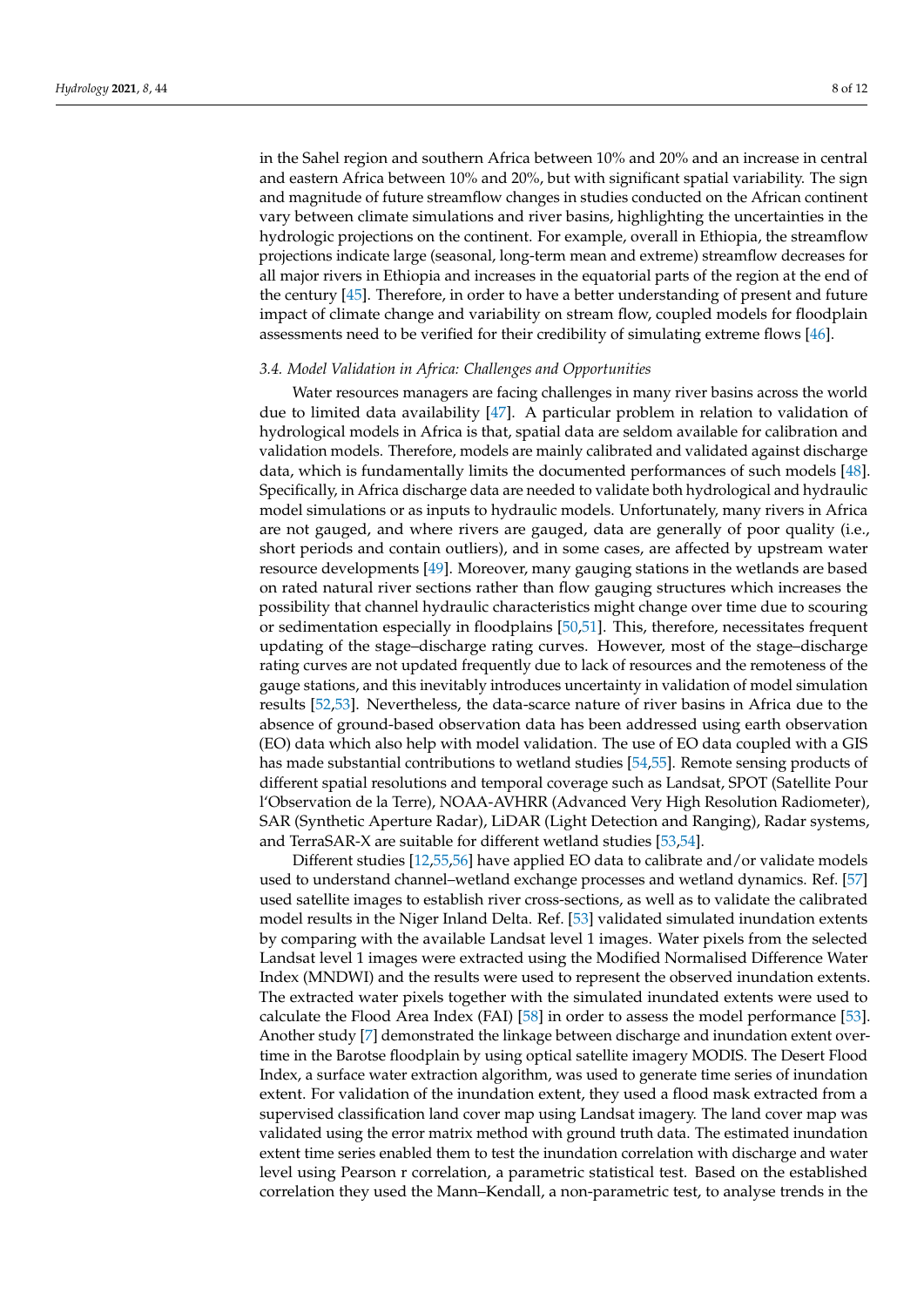inundation extent and discharge and water level time series from which we made inferences on the direction of the historical trend in inundation extent. Meanwhile, Ref. [\[59\]](#page-11-10) conducted a study in Ogun River Basin, Nigeria, and the main objective of this study was to calibrate and validate the eco-hydrological model Soil and Water Assessment Tool (SWAT) with satellite-based evapotranspiration (ET) data from the Moderate Resolution Imaging Spectroradiometer Global Evaporation (MOD16). Especially for the fact that evapotranspiration (ET) is the second most important element in hydrological modelling after precipitation as it facilitates the continuation of precipitation by replacing the vapor lost through condensation, hence very important for hydrological modelling. The stud [\[59\]](#page-11-10) demonstrated the potential use of remotely sensed evapotranspiration data for hydrological model calibration and validation in a sparsely gauged large river basin with reasonable accuracy. The results from this research contributed to a better understanding of the ease and suitability of using freely available satellite-based ET datasets for model calibration in tropical ungauged basins where the main limitation of setting up hydrological models for discharge simulations is the lack of calibration and validation data. In addition to the evaporation products from MOD16, the European Organization for the Exploitation of Meteorological Satellites Meteosat Second Generation (EUMETSAT MSG) ET product is also available. However, MOD16 ET product has a finer spatial resolution of 1 km and a temporal resolution of 8 days, monthly and yearly ET. The EU-METSAT MSG ET product is available at 3 km spatial resolution every 30 min or daily. However, these products have been calibrated and validated mainly in the Northern hemisphere, with sites located in North and South America, Europe and Asia [\[60\]](#page-11-11). Hence, there is a need for more studies to evaluate global remote sensing ET products at long term monitoring sites in Africa [\[60\]](#page-11-11). It is kind of application of remotely based products and techniques as discussed that can be utilised to overcome challenges and limitations associated with validating hydrologic and hydraulic coupled models results in data scarce river basins in Africa.

#### **4. Conclusions**

Case studies reviewed in this paper have pointed towards the potential use of coupled hydrologic—hydraulic models and the opportunities present to be used in Africa especially for data scarce and large basin for floodplain assessments. Model coupling is necessary to better understand hydrological processes in floodplain wetlands especially the twodirectional model coupling. Coupled hydrologic and hydrodynamic modelling has proven to be an important tool for integrated evaluation of hydrological processes in poorly gauged, large scale basins. Representation of both floodplain channels hydrodynamics (storage, bifurcations, lateral connections) and vertical hydrological processes (floodplain water infiltration into soil column; evapotranspiration from soil and vegetation and evaporation of open water) in coupled models are necessary to correctly simulate flood wave attenuation and evapotranspiration in floodplain modelling. Many wetlands in Africa are currently under pressure due to building of reservoirs, irrigation schemes, land use and cover changes, climate change, and variability. To give their environmental value, it is thus fundamental to apply coupled models in floodplains assessments, in order to advance knowledge of their main hydrological processes, where both modelling techniques and remote sensing-based methods may be useful. In Africa it is necessary to understand the flood dynamics of these complex systems (floodplains) to improve prediction capabilities of the floodplain wetlands response under current and future alterations. The availability of open access models, coupling frameworks, and remotely sensed datasets as presented in this paper, offer timely opportunities for application of coupled models in data scarce basins on the continent of Africa, for improved hydrological assessment in floodplains, especially with the advent of climate change and climate variability experienced across the continent.

**Funding:** This work was funded by Worldwide Fund for Nature (WWF) Zambia, grant number 40001528 under Upper Zambezi Programme through the Wetland Assessment and Ecosystem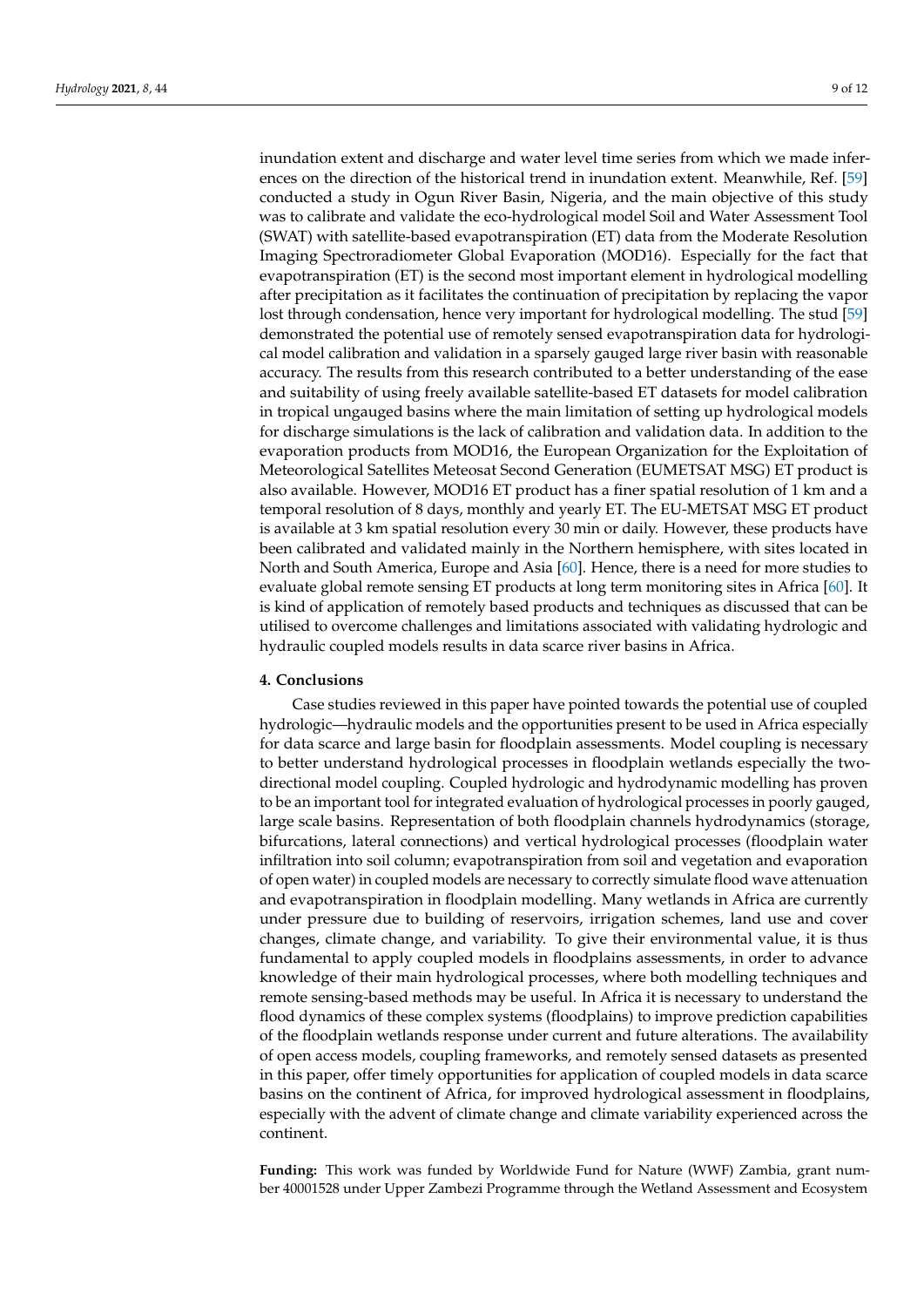Services Project (WASP) at The University of Zambia, Integrated Water Resources Management (IWRM)-Centre hosted in the Geology Department, School of Mines.

**Institutional Review Board Statement:** Not applicable.

**Informed Consent Statement:** Not applicable.

**Data Availability Statement:** The information on data presented in this study are available on request from the corresponding author.

**Acknowledgments:** We are grateful to the Worldwide Fund for Nature (WWF) Zambia and IWRM Center coordinators for supporting this work. Thanks are also due to the anonymous reviewers for their comprehensive review of the paper and for their many helpful suggestions. We strongly feel that the manuscript has been greatly improved as a result of their thoughtful insight.

**Conflicts of Interest:** The authors declare no conflict of interest.

## **References**

- <span id="page-9-0"></span>1. Button and Tiner. *Ecology of Wetlands*; Button and Tiner: Wetlands, Germany, 2009; pp. 507–515.
- <span id="page-9-1"></span>2. SANBI. What Is a Wetland? Wetland-Use Booklet 2. South African National Biodiversity Institute, 2016. Available online: <http://biodiversityadvisor.sanbi.org/wp-content/uploads/2016/07/What-is-a-wetland.pdf> (accessed on 4 April 2020).
- <span id="page-9-2"></span>3. Mitsch, W.; Gosselink, J. *Wetlands*, 3rd ed.; John Wiley & Sons: New York, NY, USA, 2000.
- <span id="page-9-3"></span>4. Tiner, R.W. *Ecology of Wetlands: Classification Systems*; Elsevier: Wetlands, Germany, 2009; pp. 516–525.
- <span id="page-9-4"></span>5. Meitzen, K.M. Floodplains. In *Reference Module in Earth Systems and Environmental Sciences*; Elsevier: Amsterdam, The Netherlands, 2018; pp. 2–6.
- <span id="page-9-5"></span>6. Lockaby, B.G.; Conner, W.H.; Mitchell, J. Floodplains. In *Ecosystem Ecology*; Elsevier: Oxford, UK, 2009; pp. 253–266.
- <span id="page-9-6"></span>7. Zimba, H.; Kawawa, B.; Chabala, A.; Phiri, W.; Selsam, P.; Meinhardt, M.; Nyambe, I. Assessment of trends in inundation extent in the Barotse Floodplain, upper Zambezi River Basin: A remote sensing-based approach. *J. Hydrol. Reg. Stud.* **2018**, *15*, 149–170. [\[CrossRef\]](http://doi.org/10.1016/j.ejrh.2018.01.002)
- <span id="page-9-7"></span>8. Papas, P. *Index of Wetland Condition Conceptual Framework and Selection of Measures*; Technical Report; Victorian Government Department of Sustainability and Environment Melbourne: Melbourne, Australia, 2005.
- <span id="page-9-8"></span>9. Phiri, W.K.; Vanzo, D.; Banda, K.; Nyirenda, E.; Nyambe, I.A. A pseudo-reservoir concept in SWAT model for the simulation of an alluvial floodplain in a complex tropical river system. *J. Hydrol. Reg. Stud.* **2021**, *33*, 100770. [\[CrossRef\]](http://doi.org/10.1016/j.ejrh.2020.100770)
- <span id="page-9-9"></span>10. Zhang, G.H. Potential effects of climate change on rainfall erosivity in the Yellow River basin of China. *Trans. ASAE* **2005**, *48*, 511–517. [\[CrossRef\]](http://doi.org/10.13031/2013.18325)
- 11. Zhang, X.; Srinivasan, R.; Hao, F. Predicting Hydrologic response to Climate Change in the Luohe River Basin Using the SWAT model. American Society of Agricultural and Biological Engineers. *Trans. ASABE* **2007**, *50*, 901–910. [\[CrossRef\]](http://doi.org/10.13031/2013.23154)
- <span id="page-9-10"></span>12. Schumann, G.J.P.; Neal, J.C.; Voisin, N.; Andreadis, K.M.; Pappenberger, F.; Phanthuwongpakdee, N.; Hall, A.C.; Bates, P.D. A first large-scale flood inundation forecasting model. *Water Resour. Res.* **2013**, *49*, 6248–6257. [\[CrossRef\]](http://doi.org/10.1002/wrcr.20521)
- <span id="page-9-11"></span>13. Hunter, N.M.; Bates, P.D.; Horritt, M.S.; Wilson, M.D. Simple Spatially distributed models for predicting flood inundation: A review. *Geomorphology* **2007**, *90*, 208–225. [\[CrossRef\]](http://doi.org/10.1016/j.geomorph.2006.10.021)
- <span id="page-9-12"></span>14. Hoch, J.M.; Neal, J.C.; Baart, F.; van Beek, R.; Winsemius, H.C.; Bates, P.D.; Bierkens, M.F.P. GLOFRIM v1.0—A globally applicable computational framework for integrated hydrological–hydrodynamic modelling. *Geosci. Model Dev.* **2017**, *10*, 3913–3929. [\[CrossRef\]](http://doi.org/10.5194/gmd-10-3913-2017)
- <span id="page-9-13"></span>15. Singh, V.P.; Asce, F.; Woolhiser, D.A. Mathematical Modelling of Watershed Hydrology. *J. Hydrol. Eng.* **2002**, *7*, 270–291. [\[CrossRef\]](http://doi.org/10.1061/(ASCE)1084-0699(2002)7:4(270))
- 16. Abshire, K.E. Impacts of Hydrologic and Hydraulic Model Connection Schemes on Flood Simulation and Inundation Mapping in the Tar River Basin. Master's Thesis, Duke University, Durham, NC, USA, 2012.
- <span id="page-9-14"></span>17. Wang, Y.; Yang, X. A Coupled Hydrologic–Hydraulic Model (XAJ–HiPIMS) for Flood Simulation. *Water* **2020**, *12*, 1288. [\[CrossRef\]](http://doi.org/10.3390/w12051288)
- <span id="page-9-15"></span>18. Betrie, G.D.; van Griensven, A.; Mohamed, Y.A.; Popescu, I.; Mynett, A.E.; Hummel, S. Linking SWAT and SOBEK using Open Modeling Interface (OpenMI) for sediment transport simulation in the Blue Nile River basin. *Trans. ASABE* **2011**, *54*, 1749–1757. [\[CrossRef\]](http://doi.org/10.13031/2013.39847)
- <span id="page-9-16"></span>19. Haghizadeh, A.; Shui, L.T.; Mirzaei, M.; Memarian, H. Incorporation of GIS Based Program into Hydraulic Model for Water Level Modeling on River Basin. *J. Water Resour. Prot.* **2012**, *4*, 25–31. [\[CrossRef\]](http://doi.org/10.4236/jwarp.2012.41004)
- <span id="page-9-17"></span>20. Hoch, J.M.; Eilander, D.; Ikeuci, H.; Baart, F.; Winsemius, H.C. Evaluating the impact of model complexity on flood wave propagation and inundation extent with a hydrologic–hydrodynamic model coupling framework. *Nat. Hazards Earth Syst. Sci.* **2019**, *19*, 1723–1735. [\[CrossRef\]](http://doi.org/10.5194/nhess-19-1723-2019)
- <span id="page-9-18"></span>21. Lian, Y.; Chan, I.-C.; Singh, J.; Demissie, M.; Knapp, V.; Xie, H. Coupling of hydrologic and hydraulic models for the Illinois River Basin. *J. Hydrol.* **2007**, *344*, 210–222. [\[CrossRef\]](http://doi.org/10.1016/j.jhydrol.2007.08.004)
- 22. Biancamaria, S.; Bates, P.D.; Boone, A.; Mognard, N.M. Large-scale coupled hydrologic and hydraulic modelling of the Ob river in Siberia. *J. Hydrol.* **2009**, *379*, 136–150. [\[CrossRef\]](http://doi.org/10.1016/j.jhydrol.2009.09.054)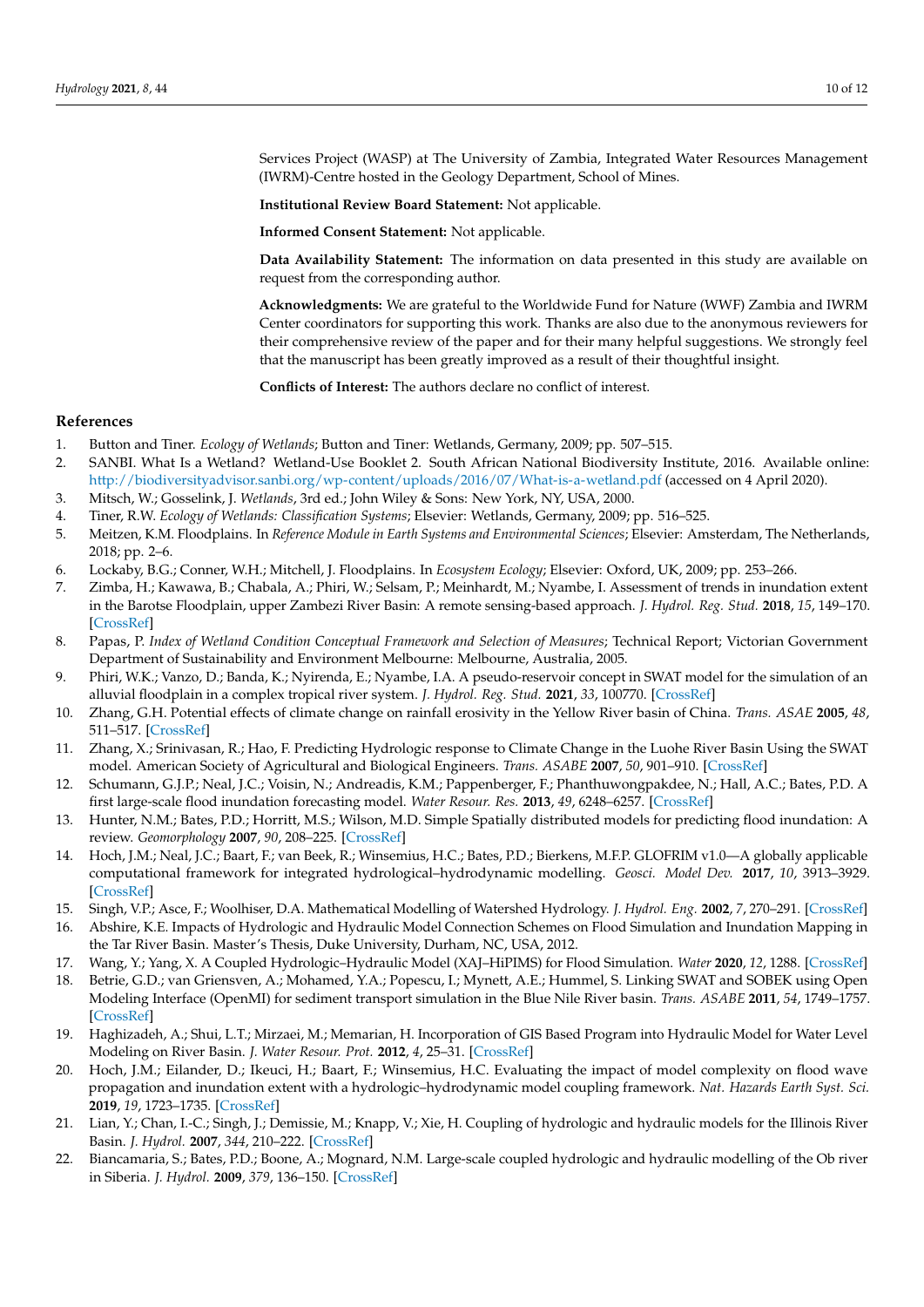- <span id="page-10-0"></span>23. CEE (Collaboration for Environmental Evidence). Guidelines for Systematic Review and Evidence Synthesis in Environmental Management. Version 4.2. Environmental Evidence. 2013. Available online: [www.environmentalevidence.org/Documents/](www.environmentalevidence.org/Documents/Guidelines/Guidelines4.2.pdf) [Guidelines/Guidelines4.2.pdf](www.environmentalevidence.org/Documents/Guidelines/Guidelines4.2.pdf) (accessed on 5 May 2020).
- <span id="page-10-1"></span>24. Fleischmann, A.; Siqueira, V.; Paris, A.; Collischonn, W.; Paiva, R.; Pontes, P.; Crétaux, J.F.; Bergé-Nguyen, M.; Biancamaria, S.; Gosset, M.; et al. Modelling hydrologic and hydrodynamic processes in basins with large semi-arid wetlands. *J. Hydrol.* **2018**, *561*, 943–959. [\[CrossRef\]](http://doi.org/10.1016/j.jhydrol.2018.04.041)
- <span id="page-10-3"></span>25. Komi, K.; Neal, J.; Trigg, M.A.; Diekkrüger, B. Modelling of flood hazard extent in data sparse areas: A case study of the Oti River basin, West Africa. *J. Hydrol. Reg. Stud.* **2017**, *10*, 122–132. [\[CrossRef\]](http://doi.org/10.1016/j.ejrh.2017.03.001)
- <span id="page-10-4"></span>26. Abdessamed, D.; Abderrazak, B. Coupling HEC-RAS and HEC-HMS in rainfall–runoff modeling and evaluating floodplain inundation maps in arid environments: Case study of Ain Sefra city, Ksour Mountain. SW of Algeria. *Environ. Earth Sci.* **2019**, *78*, 1–17. [\[CrossRef\]](http://doi.org/10.1007/s12665-019-8604-6)
- <span id="page-10-2"></span>27. Fleischmann, A.; Siqueira, V.; Paris, A.; Collischonn, W.; Paiva, R.; Gossett, M.; Pontes, P.; Calmant, S.; Biancamaria, S.; Crétaux, J.F.; et al. Coupled hydrologic and hydraulic modeling of Upper Niger River Basin. *Geophys. Res. Abstr.* **2017**, *19*, 884.
- <span id="page-10-5"></span>28. Birkhead, A.L.; James, C.S.; Kleynhans, M.T. Hydrological and hydraulic modelling of the Nyl River floodplain Part 2: Modelling hydraulic behaviour. *Water SA* **2007**, *33*, 9–20. [\[CrossRef\]](http://doi.org/10.4314/wsa.v33i1.47866)
- <span id="page-10-6"></span>29. Feyissaa, T.A.; Tufa, F.G. Floodplain Modelling of Awetu River Sub-Basin, Jimma, Oromia, Ethiopia. *J. Mater. Environ. Sci.* **2019**, *10*, 1030–1042.
- <span id="page-10-7"></span>30. Hoch, J.M.; Arjen, V.; Haag, A.V.; van Dam, A.; Winsemius, H.C.; Ludovicus, P.H.; van Beek, L.P.H.; Bierkens, M.F.P. Assessing the impact of hydrodynamics on large scale flood wave propagation—A case study for the Amazon Basin. *Hydrol. Earth Syst. Sci.* **2017**, *21*, 117–132. [\[CrossRef\]](http://doi.org/10.5194/hess-21-117-2017)
- <span id="page-10-8"></span>31. Rowberry, M.D.; McCarthy, T.S.; Thompson, M.; Nomnganga, A.; Moyo, L. The spatial and temporal characterisation of flooding within the floodplain wetland of the Nyl River, Limpopo Province, South Africa. *Water SA* **2011**, *37*, 445–452. [\[CrossRef\]](http://doi.org/10.4314/wsa.v37i4.3)
- <span id="page-10-9"></span>32. Havenga, C.F.B.; Pitman, W.V.; Bailey, A.K. Hydrological and hydraulic modelling of the Nyl River floodplain, Part 1 Background and hydrological modelling. *Water SA* **2007**, *33*, 1–8. [\[CrossRef\]](http://doi.org/10.4314/wsa.v33i1.47865)
- <span id="page-10-10"></span>33. Clilverd, H.M.; Thompson, J.R.; Heppell, C.M.; Sayer, C.D.; Axmacher, J.C. Coupled Hydrological/Hydraulic Modelling of River Restoration Impacts and Floodplain Hydrodynamics. *River Res. Appl.* **2016**, *32*, 1927–1948. [\[CrossRef\]](http://doi.org/10.1002/rra.3036)
- <span id="page-10-11"></span>34. Kleynhans, M.T.; James, C.S.; Birkhead, A.L. Hydrologic and hydraulic modelling of the Nyl River floodplain, Part 3: Applications to assess ecological impact. *Water SA* **2007**, *33*, 21–26. [\[CrossRef\]](http://doi.org/10.4314/wsa.v33i1.47867)
- <span id="page-10-12"></span>35. Poméon, T.; Jackisch, D.; Diekkrüger, B. Evaluating the performance of remotely sensed and reanalysed precipitation data over West Africa using HBV light. *J. Hydrol.* **2017**, *547*, 222–235. [\[CrossRef\]](http://doi.org/10.1016/j.jhydrol.2017.01.055)
- <span id="page-10-13"></span>36. Naumann, G.; Barbosa, P.; Carrao, H.; Singleton, A.; Vogt, J. Monitoring Drought Conditions and Their Uncertainties in Africa Using TRMM Data. *J. Appl. Meteorol. Climatol.* **2012**, *51*, 1867–1874. [\[CrossRef\]](http://doi.org/10.1175/JAMC-D-12-0113.1)
- <span id="page-10-14"></span>37. Duan, Z.; Tuo, Y.; Liu, J.; Gao, H.; Song, X.; Zhang, Z.; Mekonnen, D.F. Hydrological evaluation of open-access precipitation and air temperature datasets using SWAT in a poorly gauged basin in Ethiopia. *J. Hydrol.* **2019**, *569*, 612–626. [\[CrossRef\]](http://doi.org/10.1016/j.jhydrol.2018.12.026)
- <span id="page-10-15"></span>38. Jenkins, G.S. TRMM satellite estimates of convective processes in central Africa during September, October, November 1998: Implications for elevated Atlantic tropospheric ozone. *Geophys. Res. Lett.* **2000**, *27*, 1711–1714. [\[CrossRef\]](http://doi.org/10.1029/1999GL011026)
- <span id="page-10-16"></span>39. Nicholson, S.E.; Some, B.; Mccollum, J.; Nelkin, E.; Klotter, D.; Berte, Y.; Diallo, B.M.; Gaye, I.; Kpabeba, G.; Ndiaye, O.; et al. Validation of TRMM and Other Rainfall Estimates with a High-Density Gauge Dataset for West Africa. Part II: Validation of TRMM Rainfall Products. *J. Appl. Meteorol.* **2003**, *42*, 1355–1368. [\[CrossRef\]](http://doi.org/10.1175/1520-0450(2003)042<1355:VOTAOR>2.0.CO;2)
- <span id="page-10-17"></span>40. Funk, C.; Peterson, P.; Landsfeld, M.; Pedreros, D.; Verdin, J.; Shukla, S.; Husak, G.; Rowland, J.; Harrison, L.; Hoell, A.; et al. The climate hazards infrared precipitation with stations—A new environmental record for monitoring extremes. *Sci. Data* **2015**, *2*, 150066. [\[CrossRef\]](http://doi.org/10.1038/sdata.2015.66)
- <span id="page-10-18"></span>41. Anornu, G.K.; Kabo-bah, A.; Kortatsi, B.K. Comparability Studies of High and Low Resolution Digital Elevation Models for Watershed Delineation in the Tropics: Case of Densu River Basin of Ghana. *Int. J. Coop. Stud.* **2012**, *1*, 9–14.
- <span id="page-10-19"></span>42. Athmania, D.; Achour, H. External Validation of the ASTER GDEM2, GMTED2010 and CGIAR-CSI- SRTM v4.1 Free Access Digital Elevation Models (DEMs) in Tunisia and Algeria. *Remote Sens.* **2014**, *6*, 4600–4620. [\[CrossRef\]](http://doi.org/10.3390/rs6054600)
- <span id="page-10-20"></span>43. Falloon, P.D.; Betts, R.A. The impact of climate change on global river flow in HadGEM1 simulations. *Atmos. Sci. Lett.* **2016**, *7*, 62–68. [\[CrossRef\]](http://doi.org/10.1002/asl.133)
- <span id="page-10-21"></span>44. Faramarzi, M.; Abbaspour, K.C.; Vaghefi, S.A.; Farzaneh, M.R.; Zehnder, A.J.B.; Srinivasan, R.; Yang, H. Modeling impacts of climate change on freshwater availability in Africa. *J. Hydrol.* **2013**, *480*, 85–101. [\[CrossRef\]](http://doi.org/10.1016/j.jhydrol.2012.12.016)
- <span id="page-10-22"></span>45. Feyera, A.H.; Lorenzo, A.; Lees, T.; Peng, J.; Dyer, E.; Dadson, S.J. Streamflow response to climate change in the Greater Horn of Africa. *Clim. Chang.* **2019**, *156*, 341–363.
- <span id="page-10-23"></span>46. Taye, M.T.; Ntegeka, V.; Ogiramoi, N.P.; Willems, P. Assessment of climate change impact on hydrological extremes in two source regions of the Nile River Basin. *Hydrol. Earth Syst. Sci.* **2011**, *15*, 209–222. [\[CrossRef\]](http://doi.org/10.5194/hess-15-209-2011)
- <span id="page-10-24"></span>47. Begou, J.C.; Jomaa, S.; Benabdallah, S.; Bazie, P.; Afouda, A.; Rode, M. Multi-Site Validation of the SWAT Model on the Bani Catchment: Model Performance and Predictive Uncertainty. *Water* **2016**, *8*, 178. [\[CrossRef\]](http://doi.org/10.3390/w8050178)
- <span id="page-10-25"></span>48. Andersen, J.; Refsgaard, J.C.; Jensen, K.H. Distributed hydrological modelling of the Senegal River Basin—Model construction and validation. *J. Hydrol.* **2001**, *247*, 200–214. [\[CrossRef\]](http://doi.org/10.1016/S0022-1694(01)00384-5)